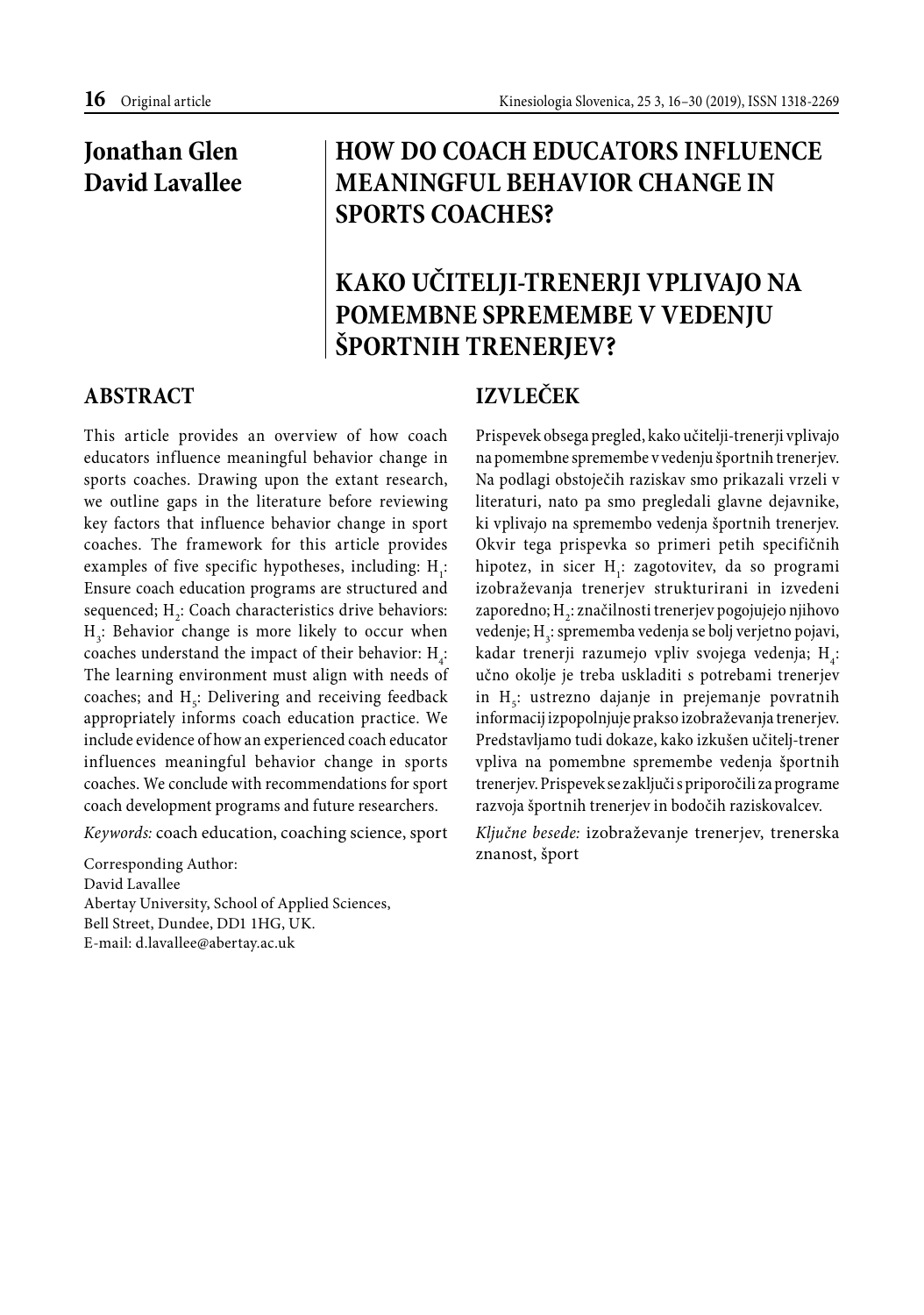## **INTRODUCTION**

Coaches have a pivotal role to play in sport. The behaviors coaches exhibit are crucial in many ways, influencing aspects including enjoyment of the activity, uptake of skill, and continued participation in the sport. It is, therefore, imperative that coaches are aware of the importance and consequences of how their behaviors influence the technical, strategic, and psychosocial development of their athletes.

Coaching science was founded heavily on the analyses of coach behaviors (Gilbert & Trudel, 2004). As a result, coaches have received growing attention in the literature and numerous coach development programs have been initiated. These programs include learning activities applied directly with coaches in order to change coach behavior through education, social interaction, and/or personal reflection (Evans, McGuckin, Gainforth, Bruner, & Côté, 2015). There is also a growing recognition of the role that theory can play in these programs designed to change behavior (Cassidy, Potrac, & McKenzie, 2006; Nelson, Cushion, & Potrac, 2013), as well as the behavior change techniques employed by coaches.

The extant research has helped inform how coaches can reflect on their practice and potentially change behaviors. The majority of these such studies have used instruments to measure behavior in the short-term and compared different groups of coaches (e.g., grassroots vs. elite coaches). Athlete perceptions of coach behavior have been used often, but only present a subjective view. Several qualitative research studies have also helped advance understanding of what coaches perceive to be necessary or desired components of effective coach development (e.g., McCullick, Belcher, & Schempp, 2005).

A recent systematic review by Allan, Vierimaa, Gainforth, and Côté (2018) investigated if and how behavior change theories have been used to inform and evaluate coach development programs across a range of domains. The study found that, of the 29 published coach development programs, only 6 were based on a behavior change theory. Allan et al. (2018) also observed that there is no dominant or comprehensive theory used in targeting behavior change in the coaching context, as no single behavior change theory underpinned more than one program.

While coach development programs offer important opportunities to change coach behavior and positively influence outcomes in sport, it is clear little is known about the theoretical influences used to design and implement them effectively. Before an appropriate behavior change theory or technique can be selected to inform a coach development program, we require an evidence-based understanding of the key factors that influence behavior change in sport coaches (Allan et al., 2018). The purpose of the present article, therefore, is to provide an overview of how coach educators influence meaningful behavior change in sports coaches in order to provide insights for sport coach development programs and future researchers. We have chosen to focus on five specific hypotheses that may be tested, including:  $\boldsymbol{\mathrm{H}}_{\textit{i}}$ : Ensure coach education programs are structured and sequenced;  ${\rm H}_{\mathfrak{z}}$ : Coach characteristics drive behaviors:  ${\rm H}_{\mathfrak{z}}$ : Behavior change is more likely to occur when coaches understand the impact of their behavior:  $\mathrm{H}_i$ : The learning environment must align with needs of coaches; and  $\rm H_{5}$ : Delivering and receiving feedback appropriately informs coach education practice. We use these as a framework for examining how coach educators influence meaningful behavior change in sports coaches, and include illustrative quotations throughout from an experienced coach educator<sup>1</sup> we interviewed for this article.

<sup>1</sup> The coach educator has the highest level of coaching qualification in their sport, 28 years of experience as coach to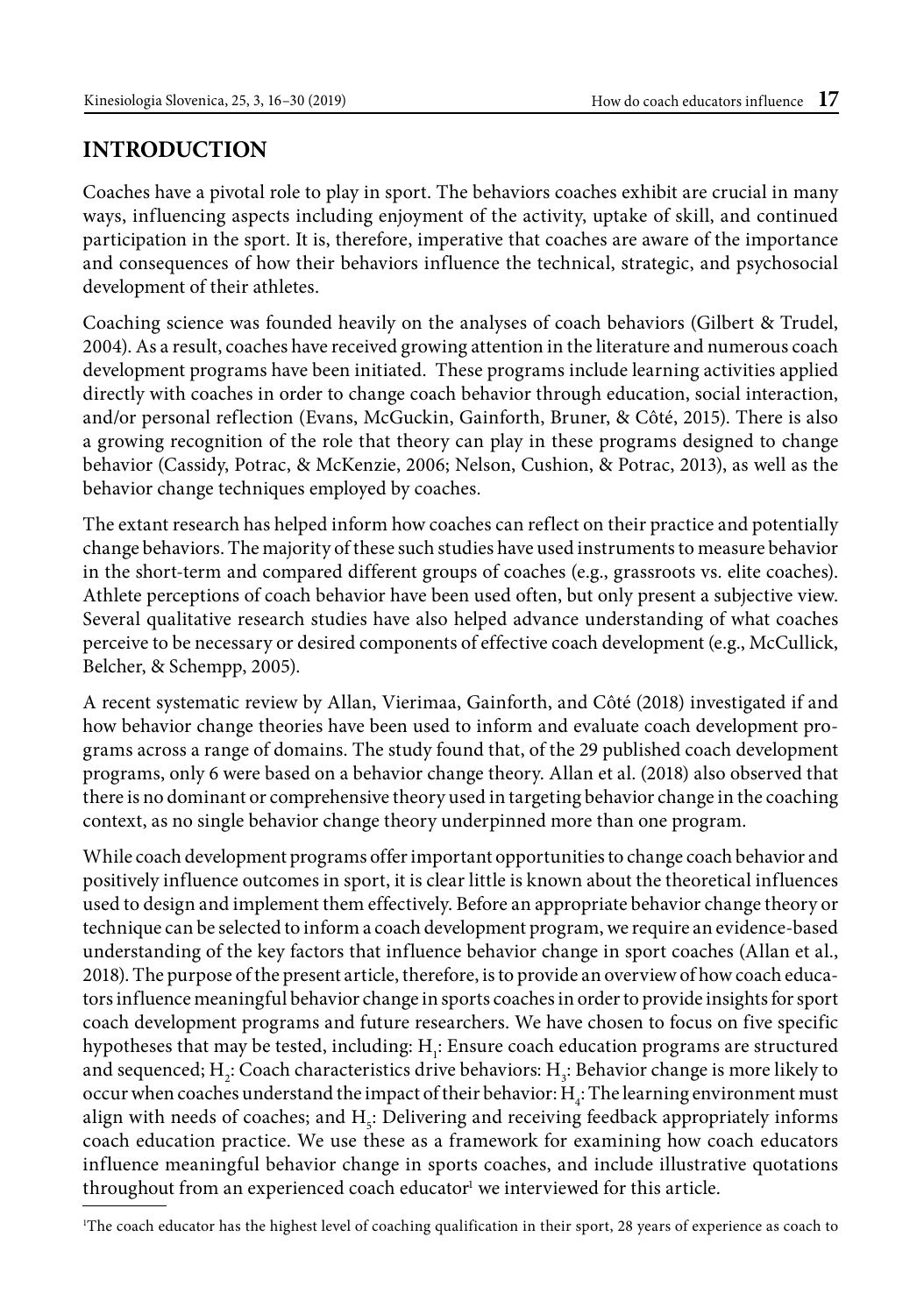## **H1 : Ensure coach education programs are structured and sequenced**

Previous research has suggested that the manner in which coach education is structured and sequenced is very important as it influences the coherence of delivery and motivation of coaches (Mallett, Trudel, Lyle, & Rynne, 2009). Other studies involving experienced coaches have also suggested that coach education should be more coach-centred, have appropriate learning resources and take into account other factors including facilities, location and costs (Nelson et al., 2013). These were all suggested as ways to improve coach education provision across eight different sports comprising of both individual and team-based sports. Another commonly cited way of improving coach education is the embedding and creation of communities of practice, whereby coaches can share solutions, philosophies and ideas in a more formal environment than what is often referred to as 'networking' (Gilbert, Gallimore, & Trudel, 2009). This could be incorporated early on in lengthy coach education programmes to improve the experience for coaches.

In our illustrative case study, the expert coach educator explains below that much of what is offered in an initial session is informal due to the practical and dynamic nature of how the session is structured:

*"At the moment we are essentially setting up different workshops, let's say we have a menu of typical things we would do, that would attract people that may be threatened if you said 'you've got to come and do a coach education workshop'. You know, 99% of people are gonna go 'well I'm not a coach, I can't do that'. So it might be (framed as)' how to run a fun drop in session at your club' or 'how to run a fun, informal competition at your club….We're trying to open the doors. So I would say the easiest way for us to do that is to put on fun sessions where there's no formality to it, there's no certification or testing or challenge in terms of*  expectation, you know? *That's probably our strategy to start with."*

This type of session would fall into the informal learning category as it is not typically classroombased or highly structured (Mallett et al., 2009). Whilst there are limitations of an informal learning environment for coaches, including lack of quality assurance, there are benefits to this type of learning including a more individualized approach and a more conducive environment for coaches to ask questions (Mallett et al., 2009; Mesquita, Ribeiro, Santos, & Morgan, 2014). Research has found that coaches of the elite level prefer this type of learning environment to classroom based sessions (Mesquita et al., 2014) which may increase motivation for the coaches attending these types of session. The type of session offered by the coach educator in the above quote also suggest that they are there to capture interest. Research into coach perceptions of coach education conducted by Nash and Sproule (2012) has shown that coaches often take part in coach education due to arbitrary reasons, including being pressured by their relevant sport national governing body (NGB), but this does not seem to be the case here.

Research into sport partnerships conducted by Misener and Doherty (2012) highlighted how inter-organizational relationships in sport can increase community engagement, participation and build trust between both stakeholders. Due to the complex nature of sport and development, these are not simple objectives to achieve. Research looking at eighteen multi-stakeholder sport

grassroots, special needs, disabilities and professional participants, and 11 years of experience as a coach educator to participants ranging from elite-level full-time to volunteer, grassroots level. All quotations presented here are from a structured interview about their experiences in influencing meaningful behavior change in sports coach development programs, and they are used with the coach educator's permission. The coach educator completed a consent form prior to the interview and provided feedback on the interview transcript.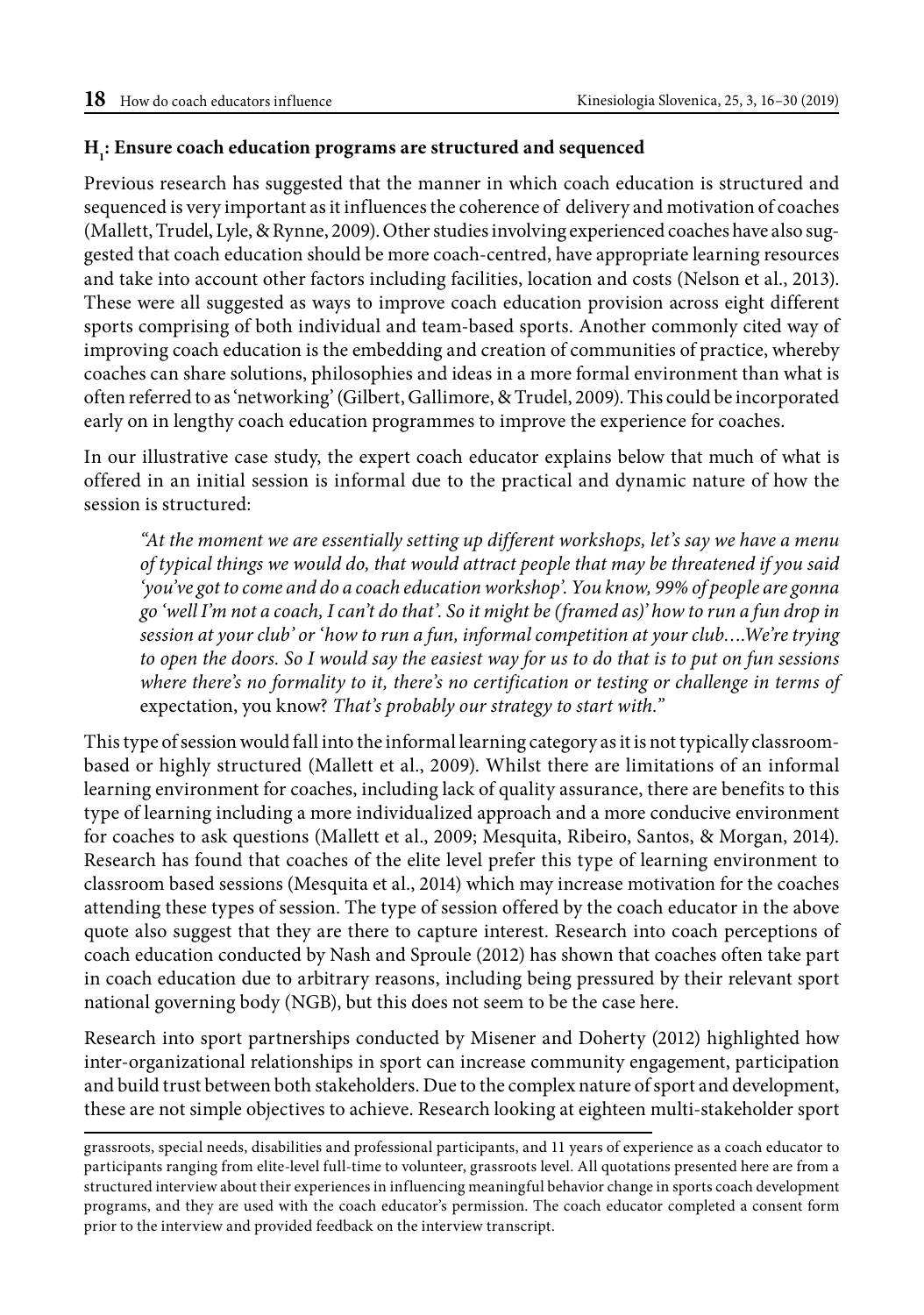development projects in Australia provides an insight into political and power issues that arise when dealing with multiple stakeholders (including NGBs, government, educational sector) and can provide difficulty in achieving collaboration successfully (Rosso & McGrath, 2017). The challenges associated with working in partnership with multiple parties are not isolated to community, or developmental level, and they are often exacerbated when facilities are shared between development and elite level sports (Hayhurst & Frisby, 2010) as this creates a division between spaces and time allocated for increasing participation (at the developmental level) and improving performance (at the elite level). These issues are common. The quote below gives an insight into how coach educators work with multiple stakeholders:

*"We work in partnership with them, so they will circulate it through all their internal communications, email distribution lists, social media. We do the same, essentially we almost put a call to arms out. Anyone we know that might be connected in that area whether it be through other leisure trusts or sporting hubs.... at some point, it feels like there's going to be a point where we are seen, perhaps, as a threat to existing qualifications or activity at the clubs, and that's why the relationship between the club coaches and the coaches in the field and the trenches is so important"*

Communicating effectively and being open about the aims may potentially negate the likelihood of this occurring and can even be used to build trust and friendships between organisations (Misener & Doherty, 2012; Rosso & McGrath, 2017). This effective communication can also allow partners or even conflicting organisations to see the value in what others are doing and can help minimise any conflict (Hayhurst & Frisby, 2010).

The use of technology in sport has increased dramatically in recent years and shows few signs of slowing down (Giblin, Tor, & Parrington, 2016). Technology in sport has applications across a variety of levels and activities. The costs can be minimal (e.g., goniometer or mobile phone app) or highly expensive (e.g., 3D motion analysis or GPS). Technology can also be used in coaching and coach education to provide benefits for athletes through more objective and timely feedback (Giblin et al., 2016). When we asked the expert coach educator about extent of technology in their practice, they said the following:

*"If I could choose I would have one platform where I could share everything on it. So it would*  be an app or an online platform so that if we were working together I could post videos up *there, I could put documents up there, I could have a plan up there, I could have your goals up there, I could have your coaches up there, like your strength and conditioning, nutrition and lifestyle, psychology if you need it. Everyone feeding into that one platform. That's how, in terms of pure player development, that's how I would like to have it. A single platform, actually my next meeting is about that… communication is only as effective as how it is received. There's no point saying 'well I have ticked the box, I sent this email, this document, that WhatsApp message' whatever, nobody read it."* 

This suggests that having various different communication platforms can be problematic as some key information is lost, disregarded, or simply not checked. This can have a negative impact for the athlete and may create ambiguity within a coaching team. While this may be a suitable solution to this issue and help share key information about athletes or improve quality of feedback (Giblin et al., 2016), coaches should be aware of their behavior when sharing this information. Giving too much feedback or delivering this inappropriately can be detrimental to the development of the athletes as it make them try to focus on too many cues at once, thus making successful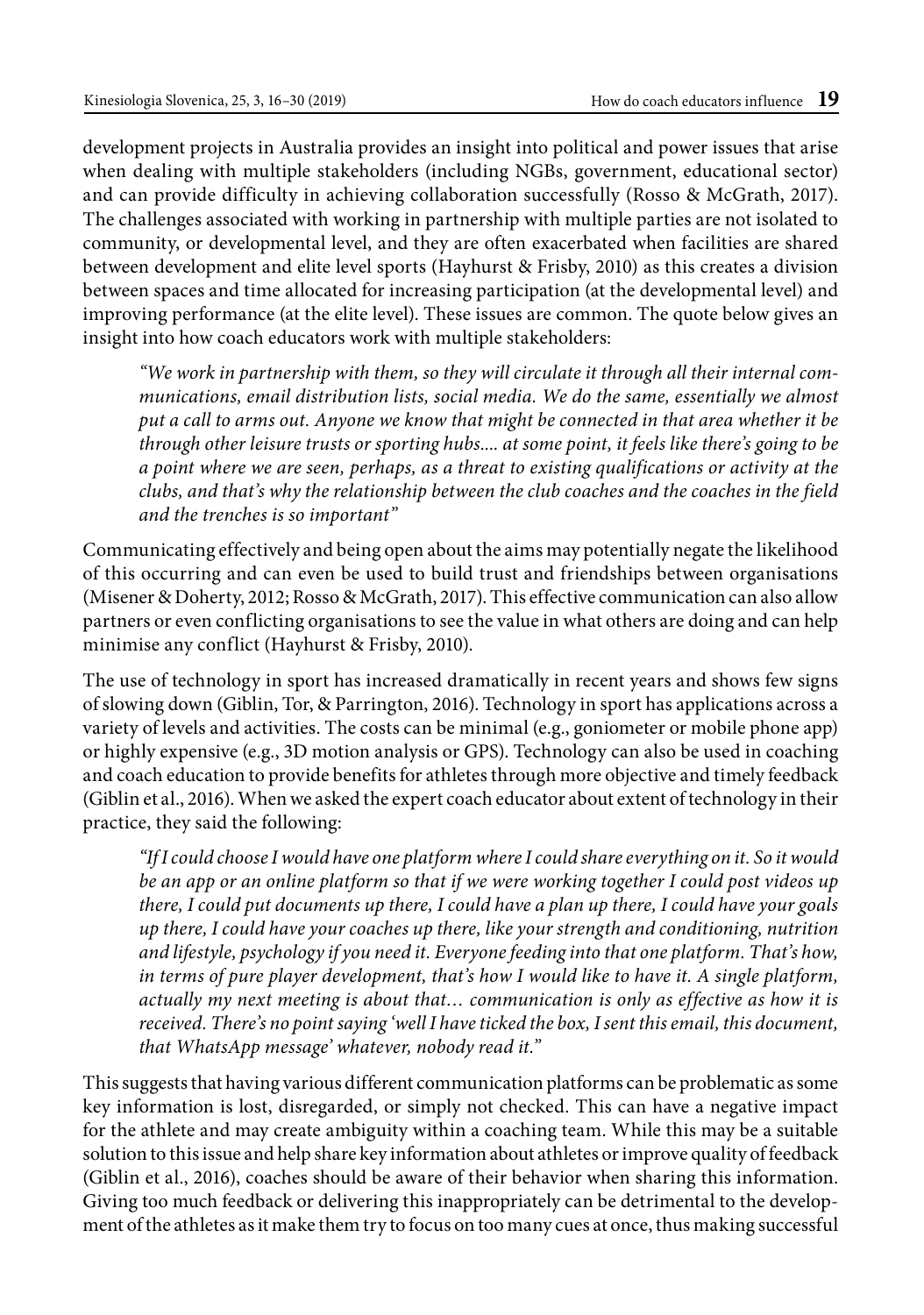performance harder to achieve (Ehrlenspiel, 2001). This is a behavior that coach educators can help coaches refine in order to aid the development of athletes. It is clear from the quote above that thoughtful, planned organization has a key role to play in the development of coaches through the delivery of coach education.

## **H2 : Coach characteristics drive behaviors**

*"Unless you can practically apply your knowledge and information that you get from various sources, then how good are you gonna be at producing an end result in terms of another coach or another player?"*

Common desirable characteristics of coaches have been identified in previous research. These vary due to factors including level of athlete(s), gender, level of competition, and the sport, itself (Nash, Sproule, & Horton, 2008). The quote above from the expert coach educator demonstrates how the practical application of knowledge is a priority for development of effective coaches. This is supported by a review into coaching effectiveness, outlining how the application of knowledge is integral to the process (Côté & Gilbert, 2009).

In terms of leadership style it is common for athletes to prefer high levels of democratic behavior, positive feedback and training, and instructional type behaviors within successful environments (Hoigaard, Jones, & Peters, 2008). At younger ages, it is also common for athletes to prefer coaches who offer high levels of social support in team environments and in individual sports with a coach-athlete dyad (Nicolas, Gaudreau, & Franche, 2011). As highlighted below, it is important for coaches to offer appropriate levels of social support:

*"I remember the national coach at the time saying to me 'you're too pally, you're too friendly with the players' and I went 'do I not work them hard enough?' they said 'no you work them hard, definitely. But you're too friendly with them' and I said 'well what's the problem with that?' and they said 'they need to respect you, not like you'. I said 'well can you not have both?', they were old school, it was one or the other, (the national coach insisted) 'if they like you they won't respect you'. I'm one of these people, I don't mind putting myself on the spot, they said this on the [practical setting] and I'm like (gesturing) 'come across' to the players, (he asked them) 'hands up here if you like me', of course everyone puts their hand up, 'put your hands up here if you respect me' and everyone puts their hands up. (The other coach insinuated) 'Yeah but they're just saying that' and one of the kids was like 'no I really respect him, they're there for me, they've helped me a lot in the last couple of years'. It's a bizarre caveman type attitude to have (that you can't be respected and liked)….My experience has been that if I bring fire, it stands out more, because I'm not that person. So they know 'hey, you've stepped over the line mate'… so it has a greater impact. If I'm always fire and I try and bring a bit of humour, then it's like 'what are you doing?'"*

This illustrates the delicate balance that coaches must be aware of between being sociallysupportive and being professional in their conduct with their athletes. The "fire" referred to above is often called a 'scold' in coaching behavior terms (Partington, Cushion, & Harvey, 2014) and refers to a punitive behavior exhibited towards an athlete or group of athletes by the coach (Smith & Cushion, 2006). A socially supportive manner can help improve the effectiveness of such behavior, but should be used sparingly as a coach (Vinson, Brady, Moreland, & Judge, 2016). This insight also supports research that suggests coaches need to be flexible with their behaviors to increase effectiveness when dealing with their athletes (Cooper & Allen, 2017).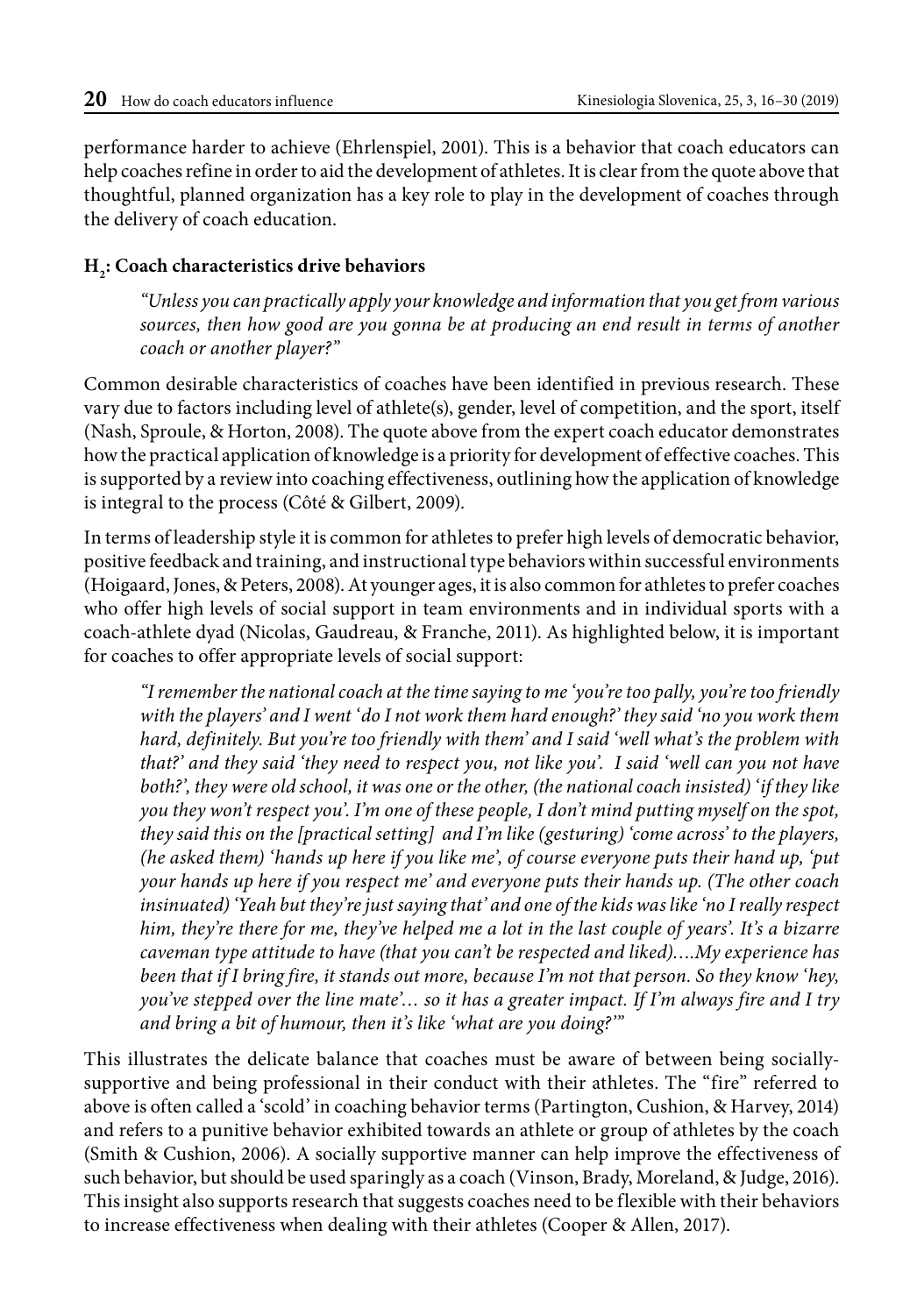Coaches also play a vital role in the development of their athletes on and off the field, and the behaviors they exhibit are crucial to this process (Smith & Cushion, 2006). In terms of what coach educators want to see in coaches they develop in this area, the following provides an insight:

*"The behaviors of the coach are massively important because most people, especially children, in fact most people, mirror and they learn by watching and just being involved in an environment….What I'm looking for is engagement. That could be from the way they do the goal-setting, planning, it can come through from that. I can see how invested you (the coach) are in this player… the flip side of that is I hate disengagement. I don't think anyone should be, the ego-driven, the values are not in alignment with what I think... should be. It should all be about helping the person..... I don't like seeing things where players are demeaned or belittled."*

Having a sense of humor is regarded as a positive personality trait as it increases one's capacity to socially interact with others (Kuiper & Martin, 1998). While this is not a behavior as such, it gives an insight into how having a personality with sense of humor can help change the environment and build trust and authenticity in a coach-athlete relationship as suggested in previous research into elite sports coaches (Ronglan & Aggerholm, 2014). It has also been suggested that humor can be an effective coping mechanism and reduces the incidence of burnout within education professionals (Ho, 2016). Aside from engagement being desirable and belittling behaviors being undesirable, there are occasions that a humorous personality can be beneficial when in a coaching environment and that it was a characteristic coach educators look upon favorably in coaches. Below is an illustration of this:

*"It's a long journey and it can be quite a lonely profession coaching. Humor can be used to defuse a number of difficult situations. Also it chunks things up, if everything is too serious it starts to get a bit wearing for most people. I see humor as a good way of breaking things up and lightening the mood….I think if you are up close, it can be just the body language between the coach and the player. The engagement, the eye-contact, the smiles, again I come*  back to the humor. If coaches are laughing with their players on the [practical setting] then *there's a connection, a bond there"*

The above quote demonstrates how the use of humor can be used to engage athletes and keep them motivated during tough periods. Whilst sports are culturally different, it is suggested that this could be applied across a variety of sports and settings.

The use of questioning with athletes is a behavioral characteristic shown in research (Partington et al., 2014) to be effective, when used in the correct context, in gaining a deeper understanding of an athlete's perspective and can be used to facilitate deeper thought processes from an athlete. Whilst this is a valuable behavior to use in this context, some coaches avoid the overuse of questioning as they believe that athletes may perceive it as a lack of knowledge on the part of the coach (Potrac, Jones, & Armour, 2002). The example below explains why an expert coach educator feels the use of questioning is worthwhile:

*"I want to check for their understanding. But, it's all about them. So it's like, I wanna try and find a way to get into their mind, to see through their eyes if you like. So if I, if I asked them 'So you know, can you think back to the weekend, or can you remember this time in the nationals when you did this, or do you remember when we were in Portugal or whatever*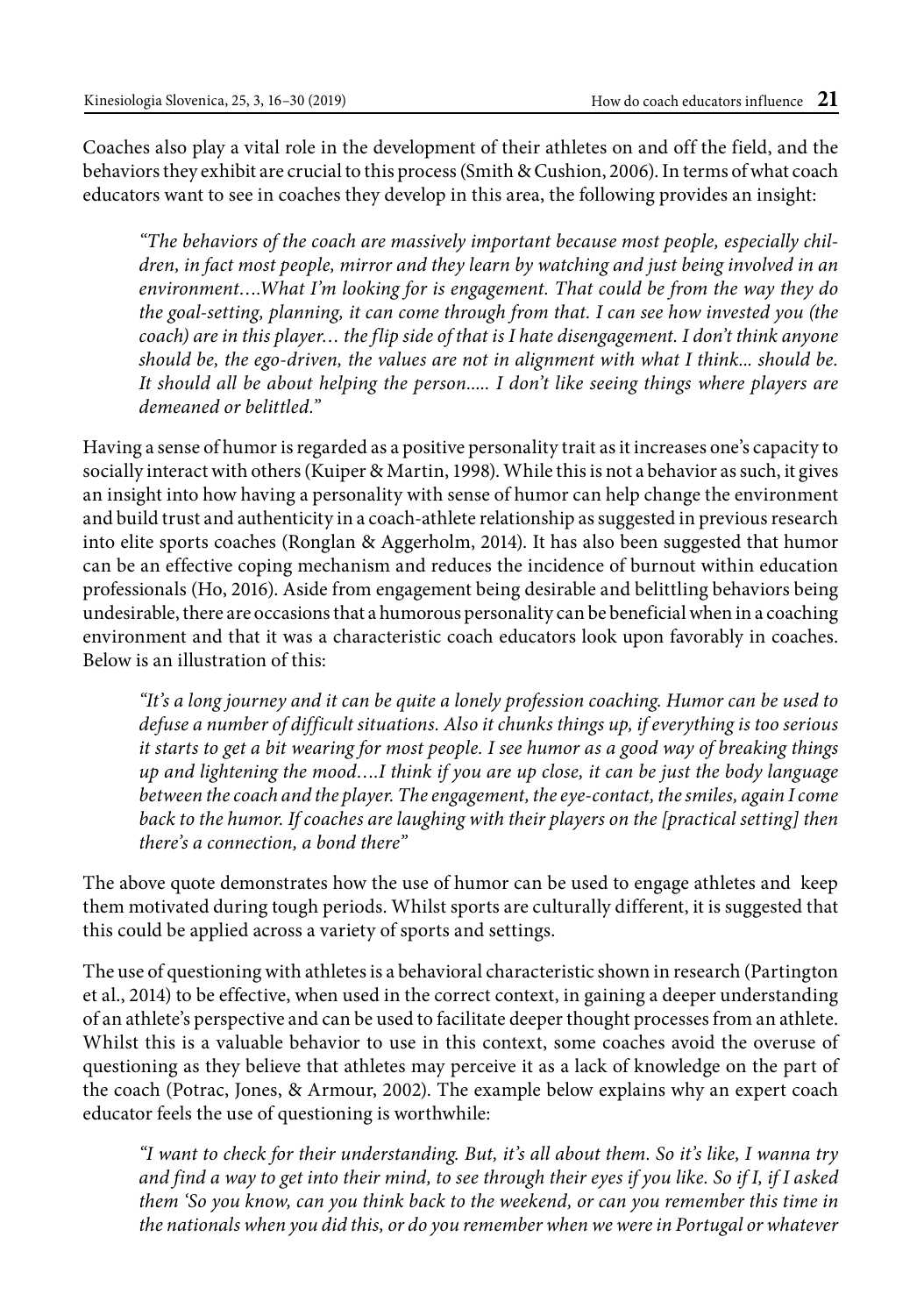*and we did this, can you describe that in your own words and how that felt?'. I want to try and live it through them if you like. It's not about me, it's about them."*

The quote above supports the literature suggesting that questioning can be a very deliberate coaching behavior (Partington et al., 2014). In this instance it is clear that the coach educator is trying to gain an understanding of the athlete and get the athlete themselves to think about solutions to issues and re-frame situations in a different way. It is important to state that the demands of the sport and training environment can play an important part in the feasibility of questioning as an appropriate behavior (Claxton, 1988). An example of this was found in research conducted by Smith and Cushion (2006) who found that elite youth football coaches would use questioning sparingly in in-game situations (2.92% of behavior); follow up interviews found that this is not because the coaches did not value questioning, but because the questions could have been a distraction for athletes in a high paced game and make performances suffer as a result. The coach educator is from an individual sport background with more stoppages and breaks available to maximize coach-athlete relationship, which goes some way to explaining their preference to use questioning more frequently.

#### **H3 : Behavior change is more likely to occur when coaches understand the impact of their behavior**

Coach education has been shown in some research to change coach behavior; however, the theory and techniques used to change this are not fully explained and are at times implemented incorrectly (Allan et al., 2018). It has been suggested in recent research that in order for coaches to change their future behavior, they need to be more aware of their current behavior and the implications that this may have for the athletes (Lyle & Cushion, 2010; Partington et al., 2014). This is supported by the following quote where an expert coach educator explains strategies to increase self-awareness of behavior:

*"As an exercise to get people to understand how they behave, I normally tap into what are your values? What drives you? What are your attitudes of excellence? What are your beliefs? You know, all that stuff to make them realise 'Oh maybe that is why I behave like that' or 'Maybe that is why I could polish this bit up' and make it a little bit more healthy."*

The response to the above shows how being aware of the need for self-awareness is a first step in changing behavior in coaches. Although there are not many coach education programs that explicitly use behavior change theory, one of the most commonly used models used within coach education is the five-stage cyclical 'Transtheoretical Model' (TTM) as proposed by Prochaska and DiClemente (1983). Out of six coach development programmes that met the criteria for the review conducted by Allan et al. (2018), the TTM was used in two of these. The above quote links into this model clearly, as it attempts to clarify how a coach can move from not wanting to change behavior/unaware of behavior (Stage 1: Pre-Contemplation) to thinking about changing their behavior (Stage 2: Contemplation) (Prochaska & DiClemente, 1983). Another commonly used behavior change model in coach education include self-efficacy theory (Bandura, 1977). No matter which behavior change theory is used, there remains a possibility that the intended recipient of the change may not fully commit to the change, or become resistant to the notion that they should change (Harvey et al., 2013; Partington et al., 2015). It is also clear from other studies (e.g., Leduc, Culver, & Werthner, 2013) that for deep learning and changes to occur, reflection is of significant importance. It is suggested then that any mention of behavior change is framed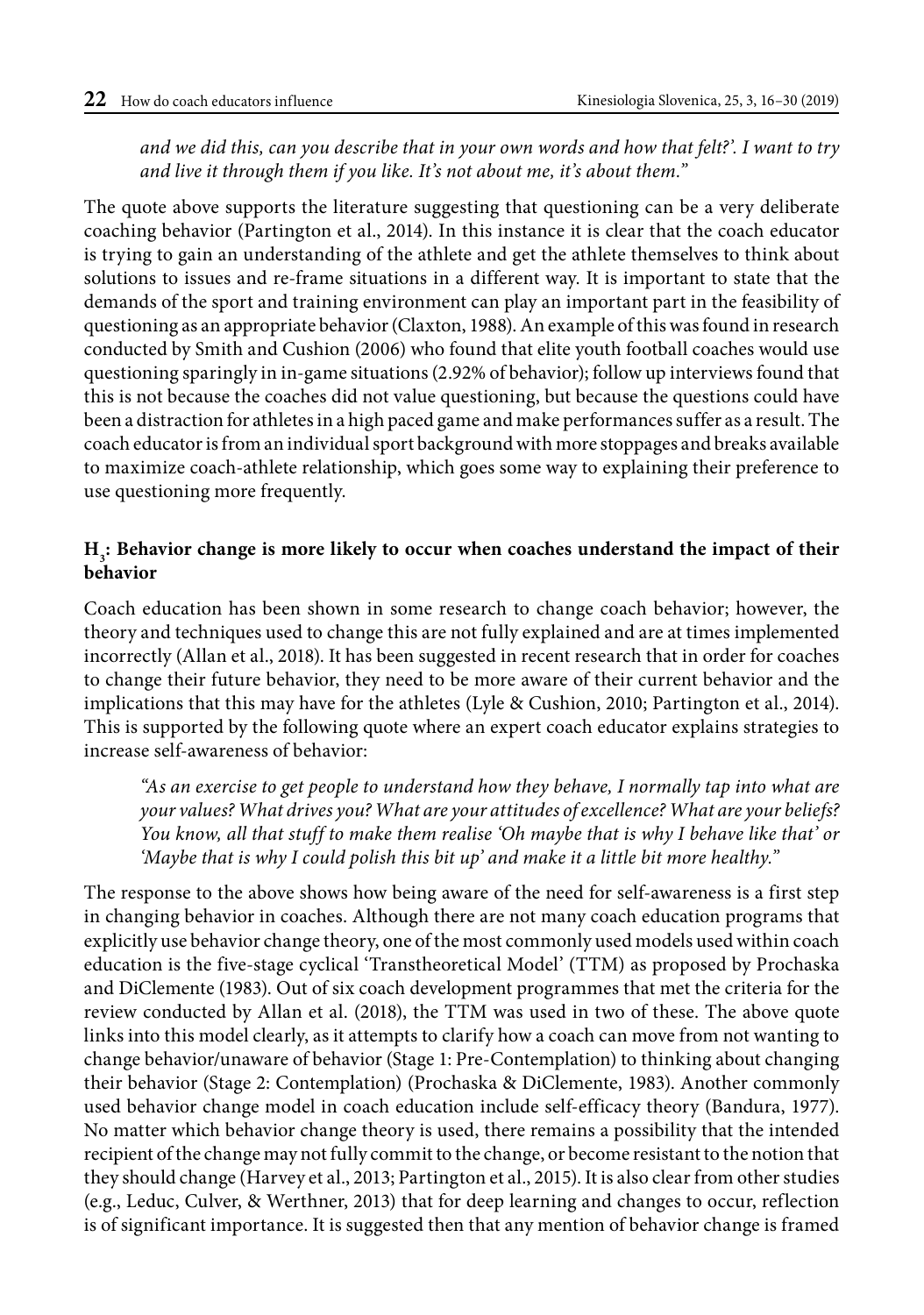in such a way that allows the recipient to understand the benefits. Below, is an example of how a coach educator attempts to make coaches more open to behavior change:

*"I don't like the word 'change' because of the way people react to it. So if I say to you 'you have to change' part of your ego is going to go 'so what's wrong with how I am now?'. I would much prefer 'develop' or 'mould'… so that's what it is, it's shape. I'm a believer you should be who you are to your core, as long as it's healthy. It should be to find ways to make your communication or body language more sophisticated… to be your most authentic self."*

There are few longitudinal studies that monitor behavior change within sports coaches. One such study that did show a change in behavior of coaches over time was conducted by Partington et al. (2015), where five youth football coaches had their behavior measured using the Coach Analysis and Intervention System (CAIS) in conjunction with video recordings. These recordings were also used to aid the coaches in reflecting upon their coaching practice. This study found that coaches reduced the amount of total instruction and amount of feedback given, while increasing the amount of silence and questioning behaviors. From the resultant interviews the coaches gave an insight as to how and why they changed, and placed significant value on the video being used to enhance self-awareness (Partington et al., 2015). A season-long intervention conducted by Harvey et al. (2013) investigated the effectiveness of video as a reflective tool for coaches at team collegiate level. They found that as coaches became more self-aware they did try to adapt their behavior, however the success of this was limited and varied between participants (Harvey et al., 2013). In order to change a behavior, such as in sports coaching, it is suggested that the coach needs to be aware of their current behavior, possess a willingness to change, and retain belief that this change can be successful (Prochaska & DiClemente, 1983). The coach educator gives their perception on the malleability of coaching behaviors below:

*"So I think it can be done, but I think, you know you've seen experiences of criminals being rehabilitated in healthy ways and coming out and changing their lives, so it can be done, but it's like a hard, hard job."*

This quote shows that coach educators believe that coaching behaviors can be changed, but acknowledges that it is a difficult job that requires a lot of thought and effort. The role of video technology in this process is also explained as being of value:

*"Real time feedback, they have to determine how they felt it went, some video evidence to show 'look how you delivered this, what do you think of that? You set that up beautifully'. Probably some car crash stuff like 'you're speaking and no one's watching' that stuff. The more evidence you have, like tangible evidence, the better. I don't think you can underestimate that reflection piece from a coach's point of view."*

This quote provides further support for the use of video being used to aid reflection within the coach education process and ties into previous research (Harvey et al., 2013; Partington et al., 2015) that highlights the effectiveness of video-based reflection being useful in changing behavior in coaches.

## **H4 : The learning environment must align with needs of coaches**

The way in which coach education is framed is very important to the development of coaches. It has been suggested that there are benefits to coaches if learning takes place across *formal, non-formal* and *informal* coaching environments (Mallett et al., 2009). Practical-style learning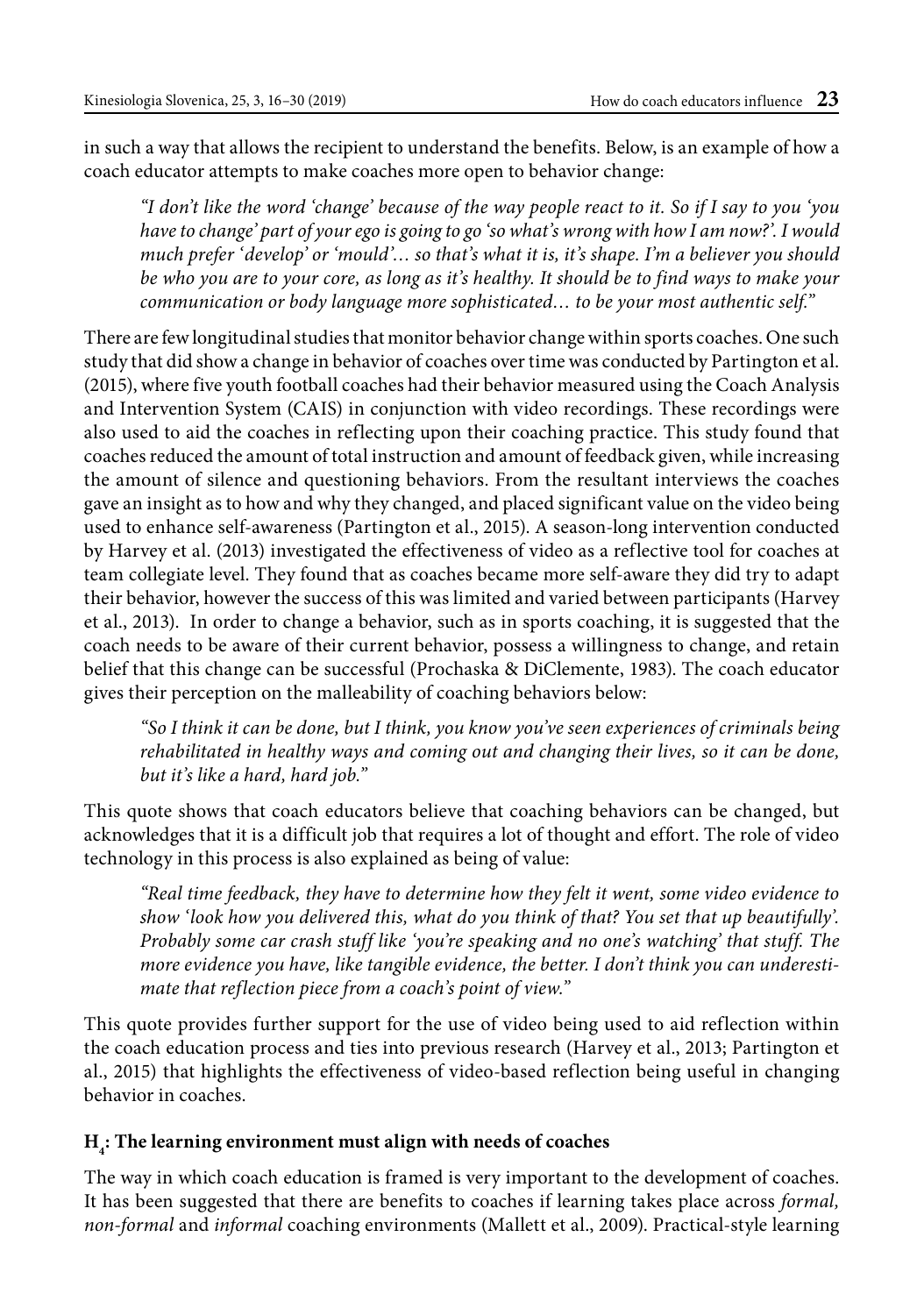delivery is very common in coach education (Leduc et al., 2013), is often preferred by coaches as a more worthwhile learning experience (Vella, Crowe, & Oades, 2013), and is used across various levels of coach education from grassroots to elite performance. This practical learning and delivery would be classified as *non-formal* or *informal* due to the fluid and non-classroom based nature of the learning environment (Mallett et al., 2009). An insight into the benefits of different types of delivery and learning environments is as follows:

*"Coach education in the last 15 years, has become very information led rather than practically led. Which is ironic, because at the end of most qualifications they have to do a practical assessment. I always feel there's a danger that they leave the course* vastly knowing more *than they can do. In a lot of cases, they leave the course knowing how to sit an assessment, not actually how to coach."*

From the quote above it is clear that the coach educator feels that practical delivery in a less formal setting is of greater value than more formal theoretical content. This is not to say that the value of formal content is not of value. Research looking at coach perceptions of coach education programmes suggest that sport-specific content can be delivered successfully but the pedagogical requirements of coaches are not being met (Nash & Sproule, 2012). It is suggested then, that some form of formal, theoretical content can help bridge this gap. Below the expert coach educator gives an insight into how a combination of formal and less formal delivery methods can be used in delivery of a new coach education course (in order to protect anonymity, the word "court" in quotes below refers to the sport environment in which the coach education is delivered):

*"It's a brand new course, it's very content heavy. Great content, it's a course that lasts the whole year. So I do, like the first module, so I thought 'ok I need to pay homage to the person that wrote this content' it's all great stuff and I had a hand in writing it as well. So I'm doing it and I was powerpoint-court, powerpoint-court, powerpoint-court. And again it was that kind of, 'I can't sleep again' thing. It's not the best way of doing it…. now I go on the court, we work practically and then we come back to the powerpoint, (as if talking to coaches) 'you'll see we've done that-that-that.' I do it the other way round. So I make it come to life. And then I come back to the powerpoint and say 'right we've done that. Is there anything we've missed?' and somebody will go 'yeah we didn't talk about the angle of the hips…' or whatever. So we'll go back (on the court) and cover that. I much prefer that way."*

This illustrates the amount of flexibility required in delivery of coach education as well as highlighting the deep thought processes that underpin the development of coach education.

The role of video technology to aid reflection is again mentioned, as discussed in Partington et al. (2015), but also highlights how more formal, classroom-based resources can be used to enhance the less formal practical delivery for coaches. The coach educator gives insight to the idea that coaches prefer to learn in a learner directed, less formal environment as it aids problem solving and decision making. Below is an example into how delivery methods are adapted to engage coaches:

*"We're led by our own learning preferences, but I think most people in sport are visual and kinaesthetic. There's probably a few that are auditory and whatever but, or prefer writing*  down, so you have to do a bit of everything. I learn, or I cement my learning, by writing *things down as well. But I much prefer getting out and trying stuff, working with my peers, churning it over, trying to break it apart and put it back together that kinda stuff."*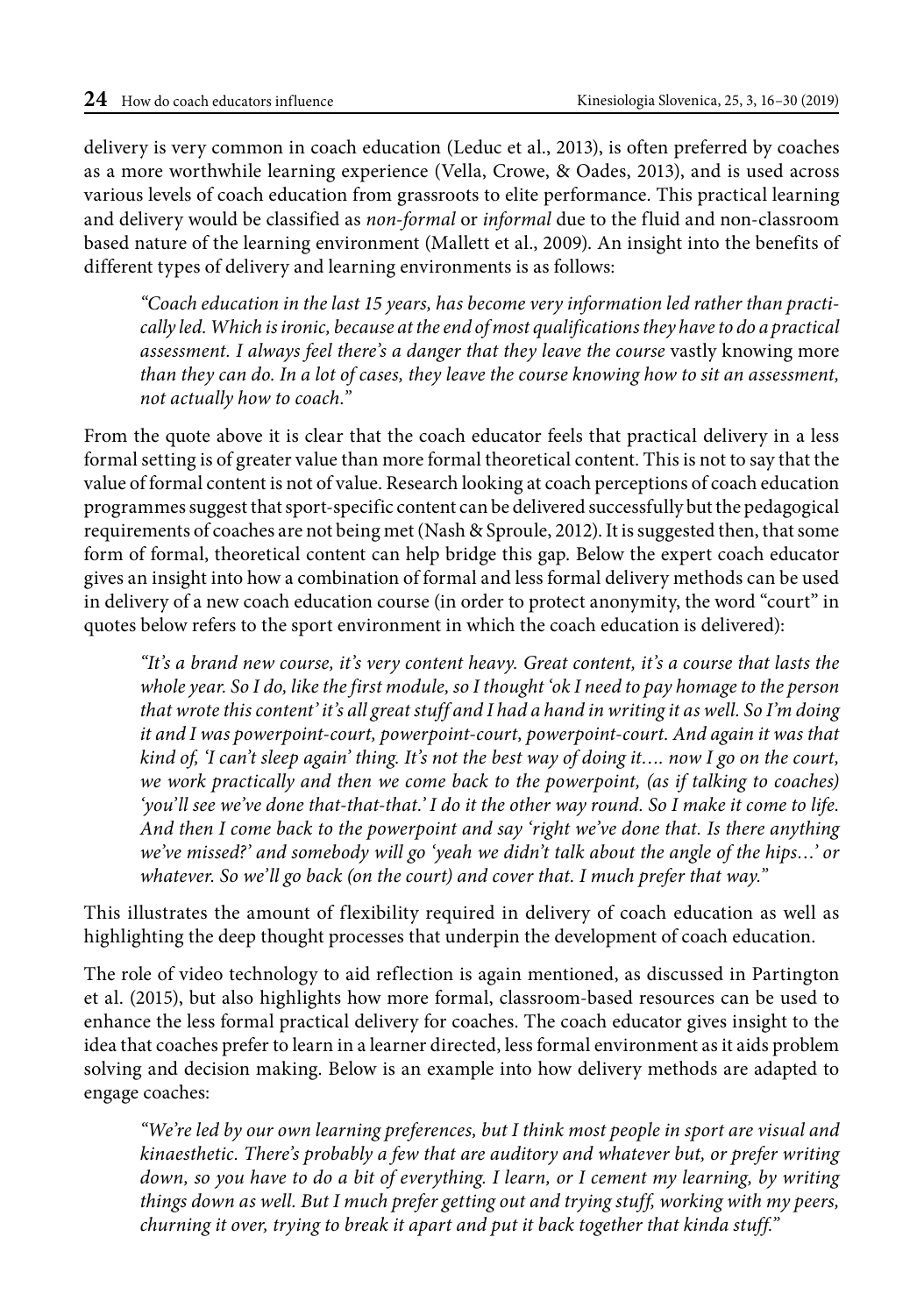This shows that the coach educator is aware of the fact that a combination of learning environments are useful to enhance engagement among a variety of coaches. However, it is clear again that they are also aware of the preferences of the majority of the group. This is backed up by the previously mentioned research and is perhaps influenced by the fact that the role of most coaches involves much practical delivery (Nash et al., 2008); therefore, learning in such an environment has a link to this learning environment. This theme is continued in the following quote where the rationale for practical led delivery is expanded further:

*"We get the question of 'do you have this written down?'. But when you say 'no' and maybe direct them to a YouTube channel, we've never had anyone say 'this is a scandal' you know? Whereas, if you delivered a lecture thing and then they said 'can you show us how to bring this to life?' and if I was hypothetically to say 'no, sorry I can't do that' that is a scandal."*

To say all coaches prefer learning in a certain way would be overly simplistic.

Coaching by nature is very complex, dynamic and attracts people from various backgrounds. There has been research conducted that looks at the difference in coach education preferences of coaches with varying levels of experience and academic background. This was conducted by Mesquita, Isidro, and Rosado (2010) and the findings suggest that coaches who have a more significant academic background had a distinct preference for informal learning environments. It is possible that an underlying reason for this is that coaches from a more academic background are so used to a formal setting therefore a change of environment may be useful for them. This poses challenges for coach educators as they have to accommodate people from a wide variety of backgrounds. Below the coach educator explains how they adapted delivery of the session to engage with more experienced coaches:

*"I want everyone to feel a part of it. To do that, like I worked with 40 coaches… some of them have got 30, 35, 40 years of experience. I don't want to be that person who comes in and says 'this is what we're doing' as it's foolish to do that with that level of experience. So what I did was I said 'this is my vision, this is one tiny little part of it' so help me make this better. So we're all on the [practical setting] working through a player profile 'what do you think of that, no I don't like that bit, ok, I agree', and we're on draft 5 of this player profile and now I'm sending it out to them try it out with a player and give me some feedback. So it might even be draft 12 before we even pilot it. So that process galvanises coaches that are already great. It was all based on (the fact that) I know what I want, 'this will improve communication between if you have a player and work at a club and you send them to me as a coach, we should be working together for the betterment of that player'. But because of the hierarchy it's this kinda 'he's just stolen my player' we should be working together to do that. For me that was coach education, but I did it in almost the Gandhi quote of leadership in terms of 'they are my people I shall follow them, for I am their leader'. I don't want to be that person at the top of a pyramid, I wanna be behind them like the bumper bowling!"* 

From this quote it is clear that a democratic approach has been taken. This seems to have been used for two reasons: 1. to use the experience and education within the group to improve the content; and 2. to keep the coaches motivated and buying into the coach education programme. The chosen approach from the coach educator above shares certain characteristics with recognised approaches such as communities of practice (Culver & Trudel, 2008) and learning communities (Gilbert, Gallimore, & Trudel , 2009). These have both been shown to increase ownership and engagement amongst coaches, which may help increase engagement in coach education.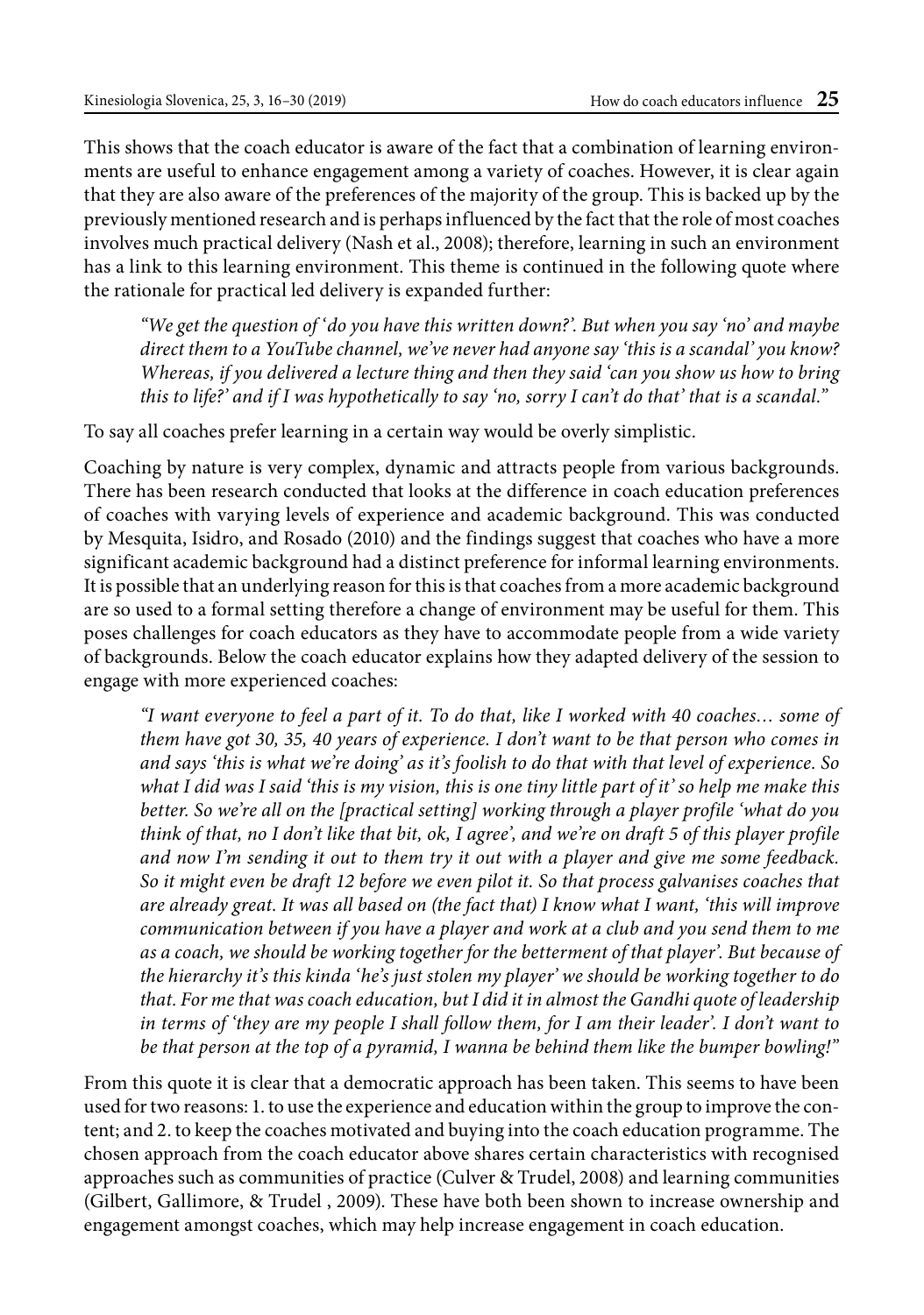## **H5 : Delivering and receiving feedback appropriately informs coach education practice**

Due to the lack of research into the outcomes of coach education from an NGB perspective much of the research in this area has focused on the perceptions of coaches on their coach education programmes in which they participated. One such study was conducted by Nash and Sproule (2012) who found that coaches were concerned about the quality of the assessors within coach education. An area identified specifically for concern was clarity of communication and quality of feedback. Little is known about this from a coach educator's point of view. The coach educator below gives an insight into how "mini-assignments" can help improve the quality of feedback that is given to coaches:

*"I say to people when I work with them that it (coaching) is a lifelong project. It's not for this course, and for me as well, that's why I do all those podcasts and those blogs and those videos and whatever, it's for me to reflect on how I communicate. That's my life goal in terms of that side is to be the most effective, succinct communicator I can. So that the person, the receiver on the other side of the loop that we create, is what I believe it could be in terms of effectiveness."*

It is clear there is an understanding that communication is a vital part of the thought process. There is also a desire evident to communicate well and give appropriate feedback. The ability of a coach educator to provide appropriate feedback has been suggested to be of critical importance to coaches on the coach education programmes (Cushion, Armour, & Jones, 2003). Should the feedback be inappropriate or overly critical this can create an environment that breeds anxiety in the coaches who are participating in coach education (Cushion et al., 2003). Therefore, it is crucial that when giving feedback a balance is achieved between being critical, yet also helpful for the coaches. Quality feedback from coach educators can aid reflection in coaches (Partington et al., 2015). Reflection is a very useful skill to develop for coaches as it can help inform and improve coaching practice (Gilbert & Trudel, 2001). Below, the expert coach educator explains the challenges involved in getting some coaches to engage with the reflection process:

*"Someone asked me that in an interview about 5, 6 years ago, 'what tools do you have to help people reflect on courses?' And I'm not a massive fan, I know you've got the thing 'what did you do well? What could you have done better?' that's not reflection for me, that's just the tip. And I really struggled with the question, it was one of those questions where I was like 'because I'm a natural reflector I almost can't empathise with someone who can't reflect. I don't. I don't know the reason why someone isn't a natural reflector. I might know a bit more now in terms of personalities, experiences or the neuroscience of it if you like. But then it's like, how do I help them come out of their shell and be comfortable? Because there's normally an underlying reason mentally that they don't wanna open up and reflect honestly."* 

The quote above shows that the coach educator understands the value of reflection in a coaching setting and uses it to improve their own practice. It does, however, highlight an area for improvement in developing reflection skills in their coach education program. One such study that focussed on developing deeper reflection amongst coaches was conducted by Koh et al. (2015) with two elite youth basketball coaches. This study involved using interview questions based around the three types of reflection proposed by Gilbert and Trudel (2001) and did yield positive results, with both coaches engaging more in the reflection process and one coach increasing their self-awareness. This intervention study was only effective with a very small sample size and was conducted over a 16-week period. Implementing this in larger scale coach education programs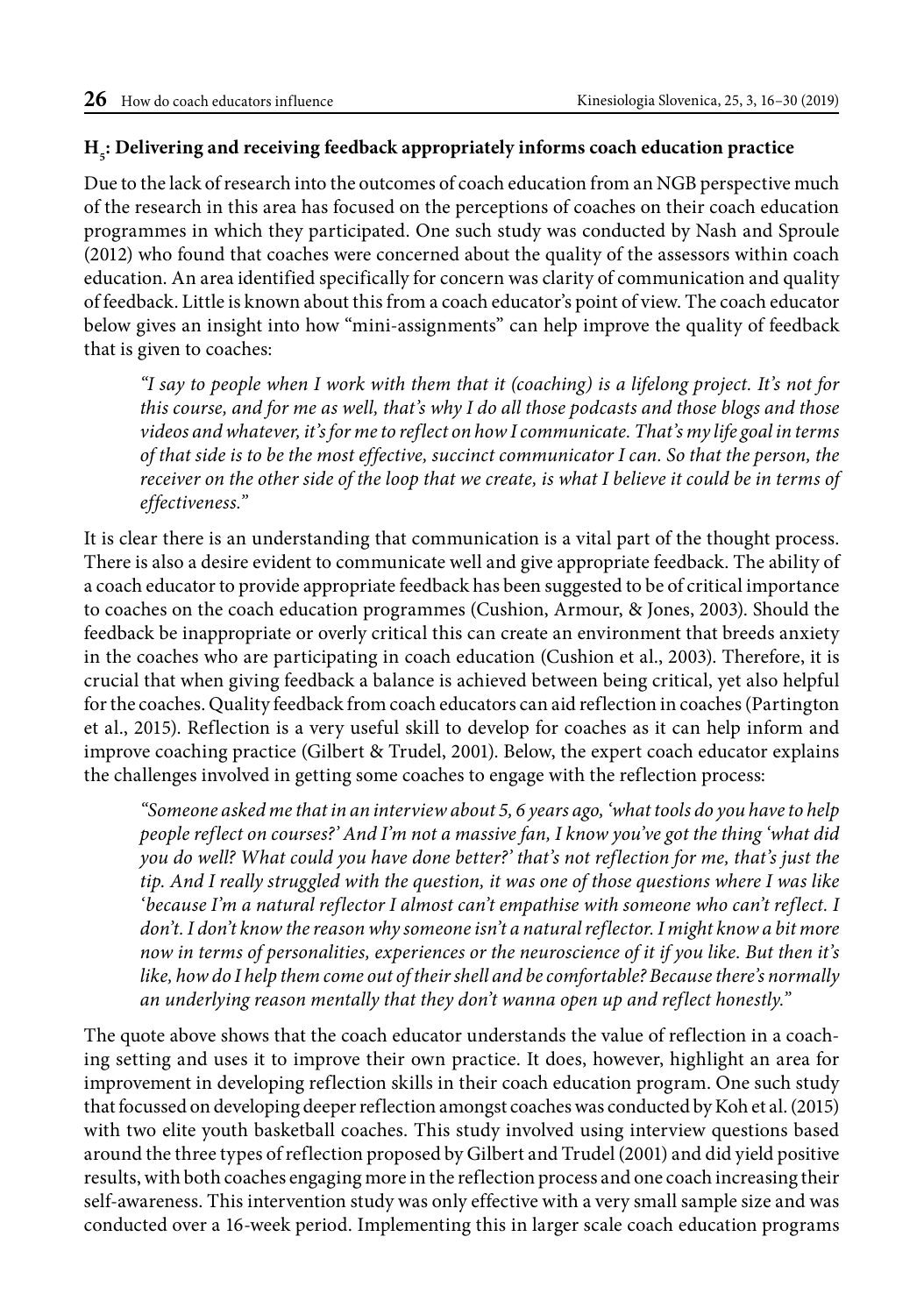would be very time consuming and perhaps be unfeasible. It is, however, proposed that elements of this could be implemented within coach education to increase reflection among coaches who are not *natural reflectors* as the coach educator described them. When the coach educator was asked to reflect on their own coach education, they highlight how they seek feedback:

*"In terms of a working relationship, I have no problems personally with people saying 'this is what my preferences are'. In terms of course delivery there is feedback, we don't always get to see that and unfortunately we only get to see it when shit hits the fan. You know someone's said 'it was clear the tutor didn't like me' or whatever, you know? That's the downside of it, is you only get to see it when it's potentially an HR thing the way the world is going, however*  I would much prefer if they told me about the good and the bad stuff. Because they wouldn't *tell me about the bad stuff if it was just about course delivery, it's only if it's like going to an HR side, so I've said, to the [governing body] for example, 'give me all the shit, I don't mind reading if someone says 'they talk too much' for example.' That might be a common thing, because I go off on these rants and get overly passionate about it or whatever, so some people might be going 'let's just get back on the court mate.' It might be that some people don't like anecdotes, analogies whatever, ' just tell me straight'."*

This is expanded upon further in the quote below, where specific types of feedback are requested by the coach educator to help inform future practice:

*"I would get it as real-time or as post-close to real time as I could. It's trying to find a sophisticated way of getting it in a constructive manner. Erm, even if it is graded, you know something 1-5, 5 being excellent, 1 being poor, 'what did you think of that session in terms of the organisation or the communication', you know 'how well has the learning been embedded in your mind? If below a 3, why?' You know, that kinda stuff. It wouldn't affect me (negatively) at all."*

As research has shown that coaches often lack self-awareness (Cushion, 2010; Partington et al., 2014), it would not be unreasonable to state that coach-educators also lack in this regard due to the fact that the majority of coach educators have previously been coaches. Increasing self-awareness of coach-educators may potentially help inform future coach education programmes and also allow coaches and researchers alike to understand more about the challenges associated with being a coach educator.

#### **CONCLUSION**

The aim of this paper was to provide an overview of how coach educators influence meaningful behavior change in sports coaches. We chose to focus on five specific hypotheses related to how coach education is structured and sequenced, what characteristics drive behaviors, when behavior change is most likely to occur, the importance of the learning environments, and delivering and receiving feedback. Our intent was to draw upon the extant research within this framework, with supporting illustrative quotations from an experienced coach educator, in order to provide insights for both sport coach development programs and future researchers.

The importance of feedback for coaches and athletes was identified strongly in the article. It is suggested that video and audio technology is further integrated into coach education across sports and contexts to improve the quality of this feedback and aid reflection. This may aid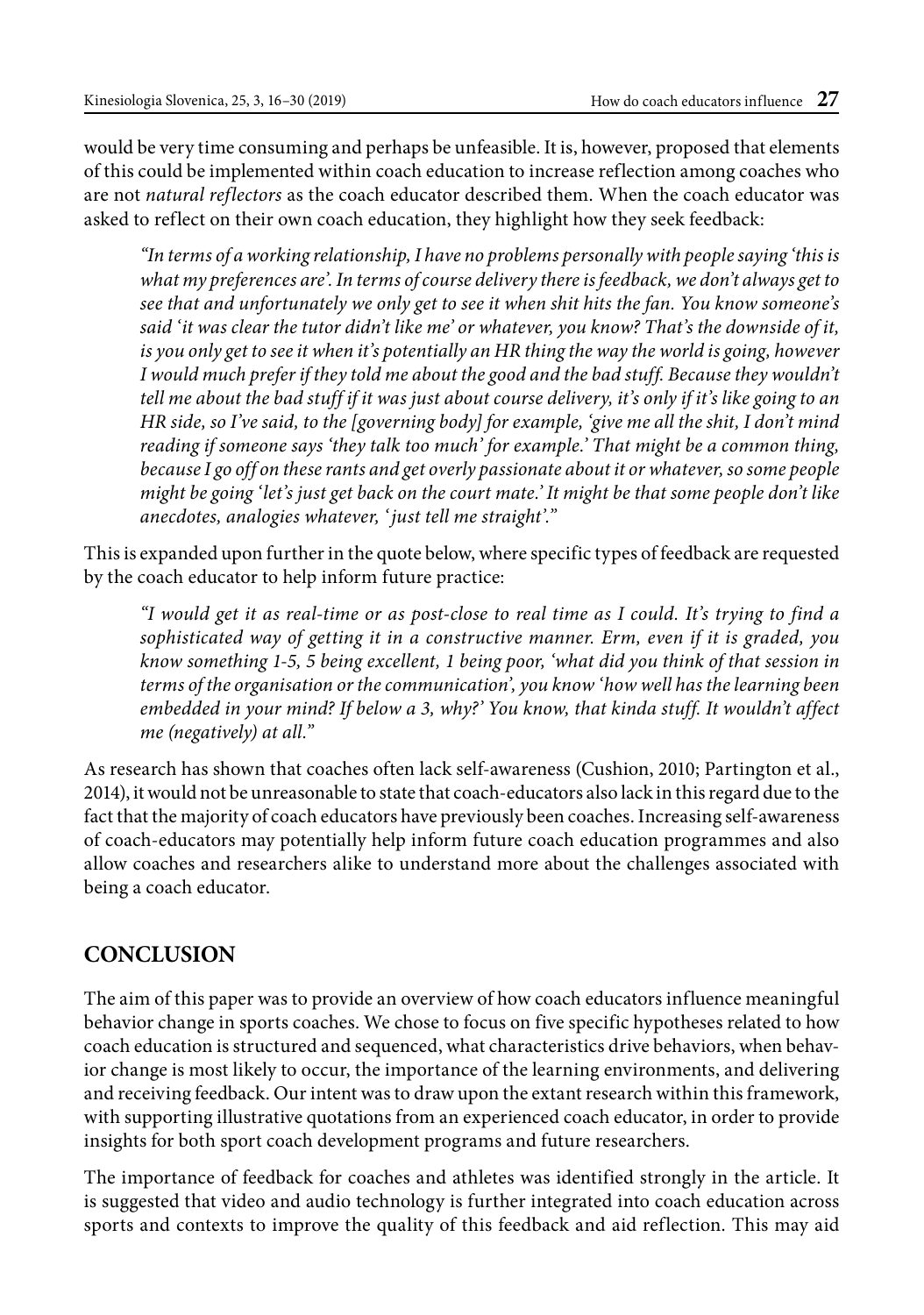meaningful behavior change in coaches. It is also proposed that coach education should allow for learning to occur across the spectrum of formal, non-formal, and informal environments due to the different types of learning outcomes that can be achieved in each setting and efforts should be made to frame coach education in a way that is relevant to the target audience. This encompasses the level of qualification, but also the characteristics of the individuals themselves. For coach educators to promote reflection and more meaningful learning in their coach participants it is advised that more probing type questions can be asked to engage those who may not 'naturally' reflect. This area also requires further study.

To increase the knowledge base in what is an important area of coach education it is suggested that more evaluations of coach education success are conducted. There remains a lack of follow-up studies in this area, meaning that currently coach educators and NGBs are unaware whether or not their programmes are promoting meaningful change in their participants. It would be of value for more research to be conducted into the perceptions and reflections of coach educators on their practice. To monitor this effectively, such follow-up studies should use measures that are backed up by evidence-based literature, perhaps in conjunction with video technology to increase the accuracy of findings. Furthermore, there remains an even greater lack of research into the area of how coach educators are trained. This area was touched upon by the experienced coach educator in this article, yet there was very little research to discuss this effectively within the paper. Given that coach educators have such a significant role to play in the development of coaches, it is critical that they themselves are trained appropriately. When achieved, coach educators will be able to influence meaningful behavior change in sports coaches.

#### **REFERENCES**

Allan, V., Vierimaa, M., Gainforth, H. L., & Côté, J. (2018). The use of behaviour change theories and techniques in research-informed coach development programmes: A systematic review. *International Review of Sport and Exercise Psychology, 11,* 47-69.

Bandura, A. (1977). Self-efficacy: Toward a unifying theory of behavioral change. *Psychological Review, 84,* 191-215.

Cassidy, T., Potrac, P., & McKenzie, A. (2006). Evaluating and reflecting upon a coach education initiative: The CoDe of rugby. *The Sport Psychologist, 20,* 145-161.

Claxton, D. B. (1988). A systematic observation of more and less successful high school tennis coaches. *Journal of Teaching in Physical Education, 7,* 302-310.

Cooper, D., & Allen, J. B. (2018). The coaching process of the expert coach: A coach led approach. *Sports Coaching Review, 7,* 142-170.

Côté, J., & Gilbert, W. (2009). An integrative definition of coaching effectiveness and expertise. *International Journal of Sports Science & Coaching, 4,* 307-323.

Culver, D., & Trudel, P. (2008). Clarifying the concept of communities of practice in sport. *International Journal of Sports Science & Coaching, 3,* 1-10.

Cushion, C. J., Armour, K. M., & Jones, R. L. (2003). Coach education and continuing professional development: Experience and learning to coach. *Quest, 55,* 215-230.

Ehrlenspiel, F. (2001). Paralysis by analysis? A functional framework for the effects of attentional focus on the control of motor skills. *European Journal of Sport Science, 1,* 1-11.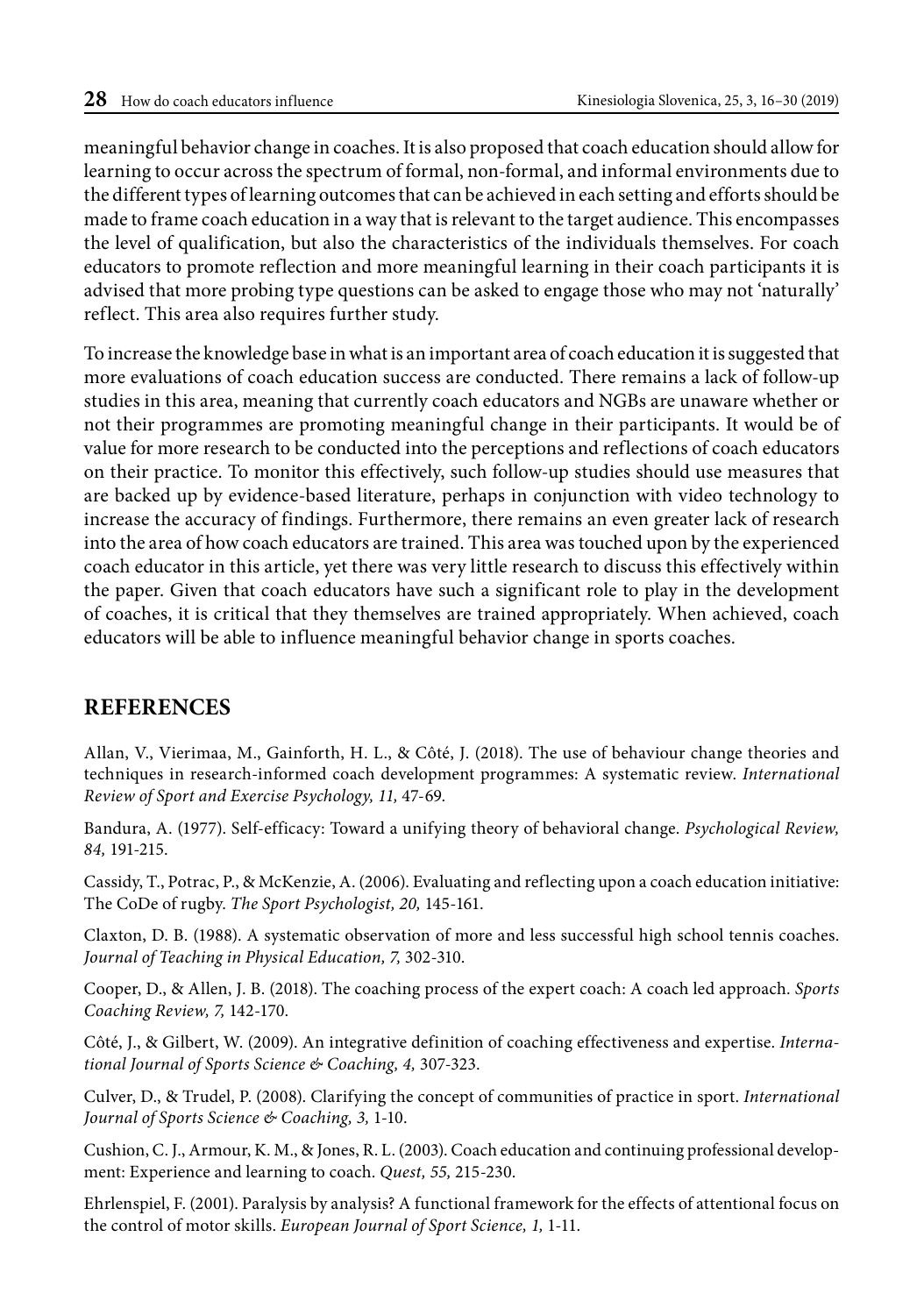Evans, M. B., McGuckin, M., Gainforth, H. L., Bruner, M. W., & Côté, J. (2015). Coach development programmes to improve interpersonal coach behaviours: a systematic review using the re-aim framework. *British Journal of Sports Medicine, 49,* 871-877.

Giblin, G., Tor, E., & Parrington, L. (2016). The impact of technology on elite sports performance. *Sensoria: A Journal of Mind, Brain & Culture, 12*(2), 3-9. 10.7790/sa.v12i2.436

Gilbert, W., Gallimore, R., & Trudel, P. (2009). A learning community approach to coach development in youth sport. *Journal of Coaching Education, 2,* 3-23.

Gilbert, W. D., & Trudel, P. (2001). Learning to coach through experience: Reflection in model youth sport coaches. *Journal of Teaching in Physical Education, 21,* 16-34.

Gilbert, W. D., & Trudel, P. (2004). Analysis of coaching science research published from 1970–2001. *Research Quarterly for Exercise and Sport, 75,* 388-399.

Harvey, S., Cushion, C. J., Cope, E., & Muir, B. (2013). A season long investigation into coaching behaviours as a function of practice state: The case of three collegiate coaches. *Sports Coaching Review, 2,* 13-32.

Hayhurst, L. M., & Frisby, W. (2010). Inevitable tensions: Swiss and Canadian sport for development NGO perspectives on partnerships with high performance sport. *European Sport Management Quarterly, 10,* 75-96.

Ho, S. K. (2016). Relationships among humour, self-esteem, and social support to burnout in school teachers. *Social Psychology of Education, 19,* 41-59.

Høigaard, R., Jones, G. W., & Peters, D. M. (2008). Preferred coach leadership behaviour in elite soccer in relation to success and failure. *International Journal of Sports Science & Coaching, 3,* 241-250.

Koh, K. T., Mallett, C. J., Camiré, M., & Wang, C. K. J. (2015). A guided reflection intervention for high performance basketball coaches. *International Sport Coaching Journal, 2,* 273-284.

Kuiper, N. A., & Martin, R. A. (1998). Laughter and stress in daily life: Relation to positive and negative affect. *Motivation and Emotion, 22,* 133-153.

Lacy, A. C., & Darst, P. W. (1984). Evolution of a systematic observation system: The ASU coaching observation instrument. *Journal of Teaching in Physical Education, 3,* 59-66.

Leduc, M., Culver, D. M., & Werthner, P. (2012). Following a coach education programme: Coaches' perceptions and reported actions. *Sports Coaching Review, 1,* 135-150.

Lyle, J., & Cushion, C. (2010). *Sports coaching: Professionalisation and practice.* Edinburgh: Churchill Livingstone.

Mallett, C. J., Trudel, P., Lyle, J., & Rynne, S. B. (2009). Formal vs. informal coach education. *International Journal of Sports Science & Coaching, 4,* 325-364.

Mesquita, I., Ribeiro, J., Santos, S., & Morgan, K. (2014). Coach learning and coach education: Portuguese expert coaches' perspective. *The Sport Psychologist, 28,* 124-136.

Mesquita, I., Isidro, S., & Rosado, A. (2010). Portuguese coaches' perceptions of and preferences for knowledge sources related to their professional background. *Journal of Sports Science & Medicine, 9,* 480-489.

Misener, K. E., & Doherty, A. (2012). Connecting the community through sport club partnerships. *International Journal of Sport Policy and Politics, 4,* 243-255.

Nash, C., & Sproule, J. (2012). Coaches perceptions of their coach education

experiences. *International Journal of Sport Psychology, 43,* 33-52.

Nash, C. S., Sproule, J., & Horton, P. (2008). Sport coaches' perceived role frames and philosophies. *International Journal of Sports Science & Coaching, 3,* 539-554.

Nelson, L. J., & Cushion, C. J. (2006). Reflection in coach education: The case of the national governing body coaching certificate. *The Sport Psychologist, 20,* 174-183.